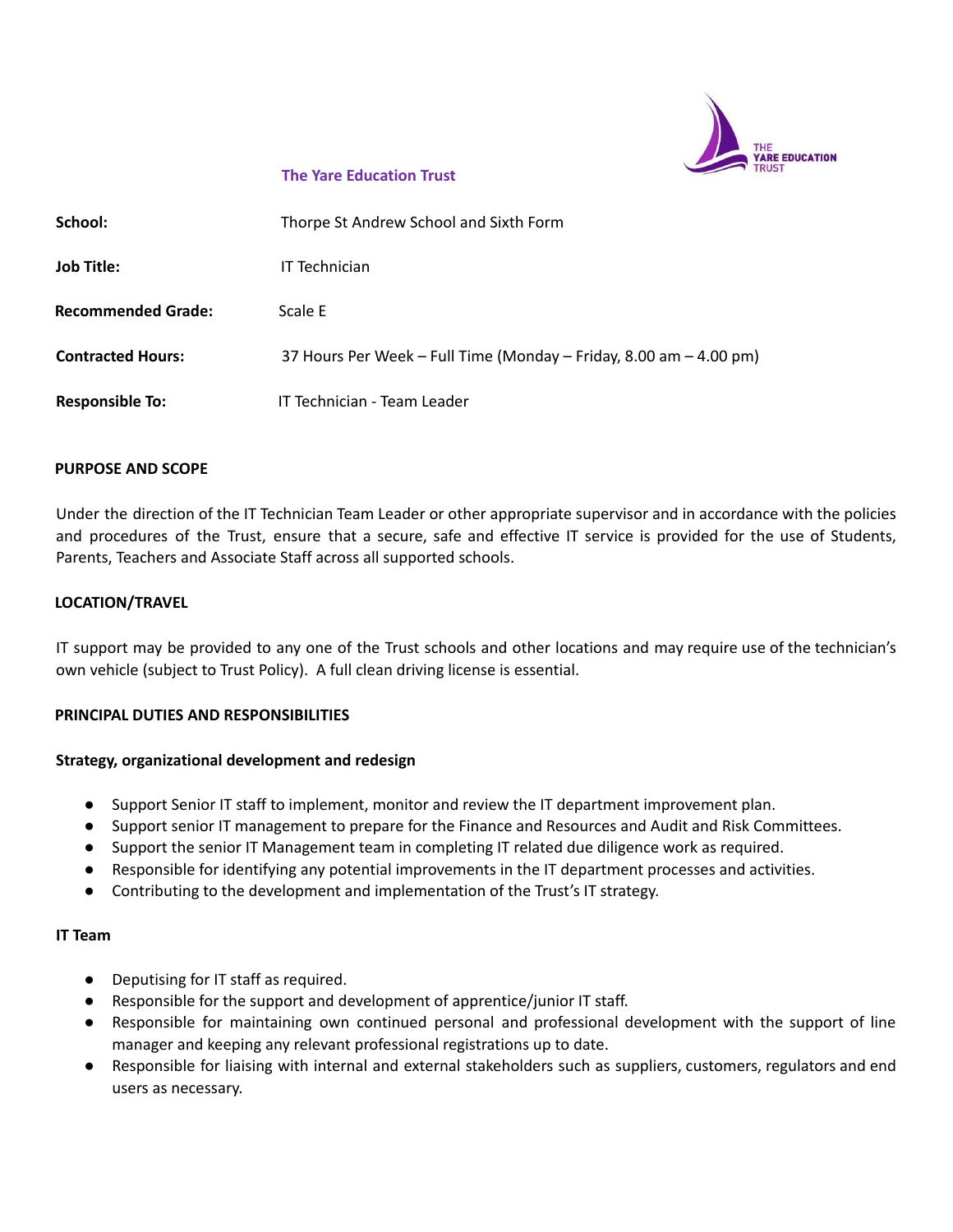## **Infrastructure and Equipment**

- Monitoring of network performance and assist in troubleshooting problem areas as required.
- Assist in the design and setup of computer systems and networking under the direction of the IT Technician Team Leader.
- Investigate and resolve system failures.
- Responsible of server administration tasks including disaster recovery, user administration and monitoring.
- Installation, maintenance, troubleshooting and repair of school infrastructure and components.
- Contribute to the design and commission of new systems and infrastructure, providing proactive communication. throughout.
- Perform regular inspections and maintenance of classroom equipment.
- Maintenance and configuration of security systems such as door access and CCTV.

# **Software and Licenses**

- Installing, configuring and maintaining software, ensuring license requirements are met and updates are applied.
- Diagnosing and troubleshooting software issues.
- Management and maintenance of cloud based solutions.
- Ensuring the security of client and servers by installing updates and firmware. Report and research any critical updates or vulnerabilities to the IT Technician Team Leader.
- Contribute to the design, implementation and deployment of new software before full-scale installation.

# **Security and Risk**

- Monitoring and upgrading anti-virus software to ensure security at the user level. Highlight any risks to the IT Technician Team Leader.
- Maintenance of backup operations, ensuring reliability and accuracy.
- Identify technical best practice and recommendations.
- Identify and highlight security risks or known issues to IT Technician Team Leader.

# **Websites and Social Media**

- Assist in the generation, editing, publishing and sharing of content.
- Stay up-to-date with the latest social media best practices and technologies. Assist and advise these with other departments to coordinate actions.
- Produce maps and visualizations of key documents.
- Assist in updating website hosting platforms where necessary.
- Provide support and training to other staff on how to add content and maintain the website(s).
- Liaise with site suppliers to meet requirements on main website.

# **Management Information Systems**

- Provide support, advice and feedback to users.
- Assist in ensuring accurate and complete asset management records are maintained.
- Assisting in the recording of change management procedures and ensuring that they are adequate.
- Ensure documentation and guidance on system information and processes are appropriate and regularly updated.